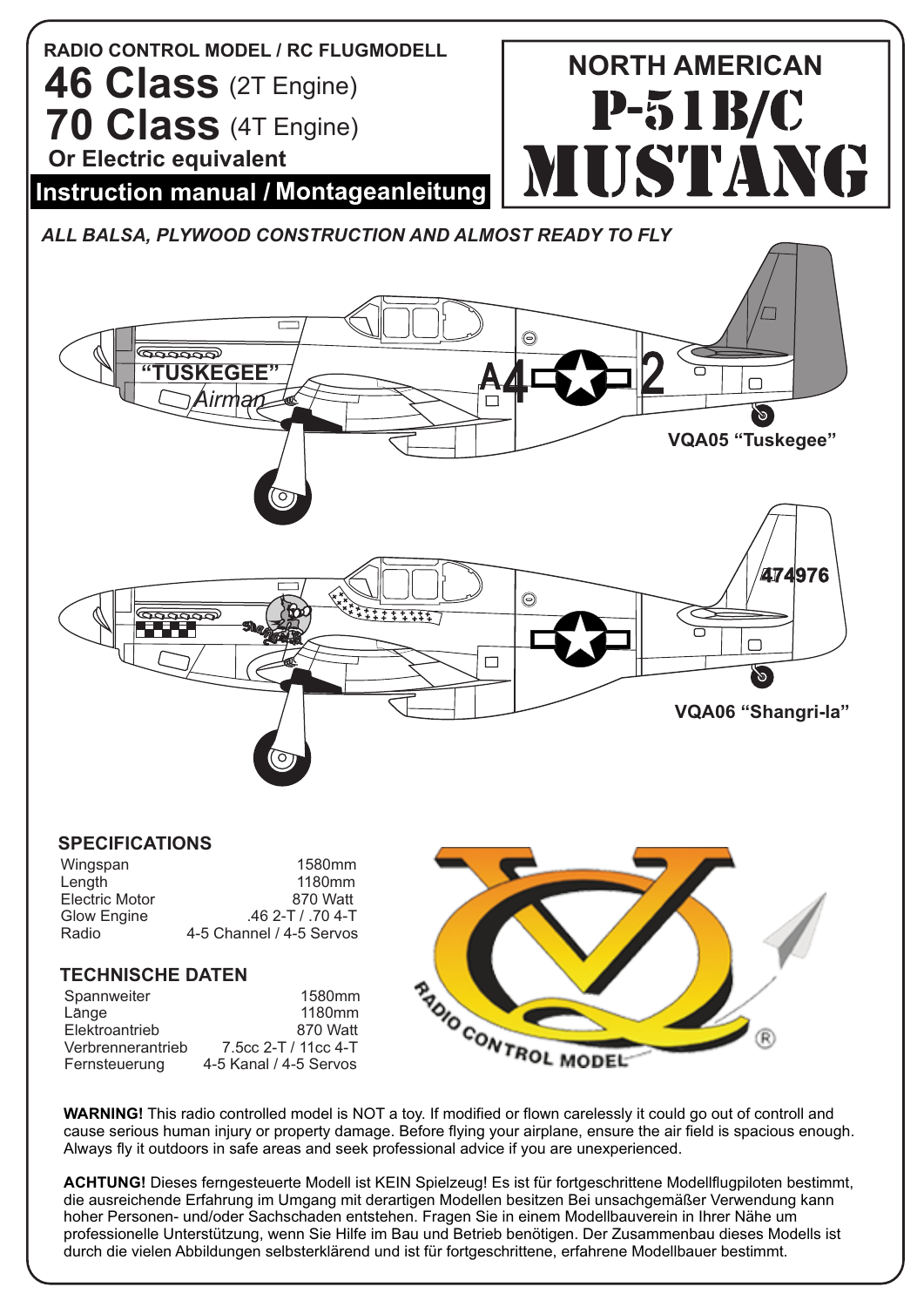

**Read through the manual before you begin, so you will have an overall idea of what to do. CONVERSION TABLE**

| $1.0$ mm = $3/64"$ | $3.0$ mm = 1/8"   | $10 \text{mm} = 13/32$ " | $25 \text{mm} = 1"$         |
|--------------------|-------------------|--------------------------|-----------------------------|
| $1.5$ mm = $1/16"$ | $4.0$ mm = 5/32"  | $12 \text{mm} = 15/32$ " | $30 \text{mm} = 1 - 3/16$ " |
| $2.0$ mm = 5/64"   | $5.0$ mm = 13/64" | $15$ mm = 19/32"         | $45$ mm = 1-51/64"          |
| $2.5$ mm = $3/32"$ | $6.0$ mm = 15/64" | $20 \text{mm} = 51/64"$  |                             |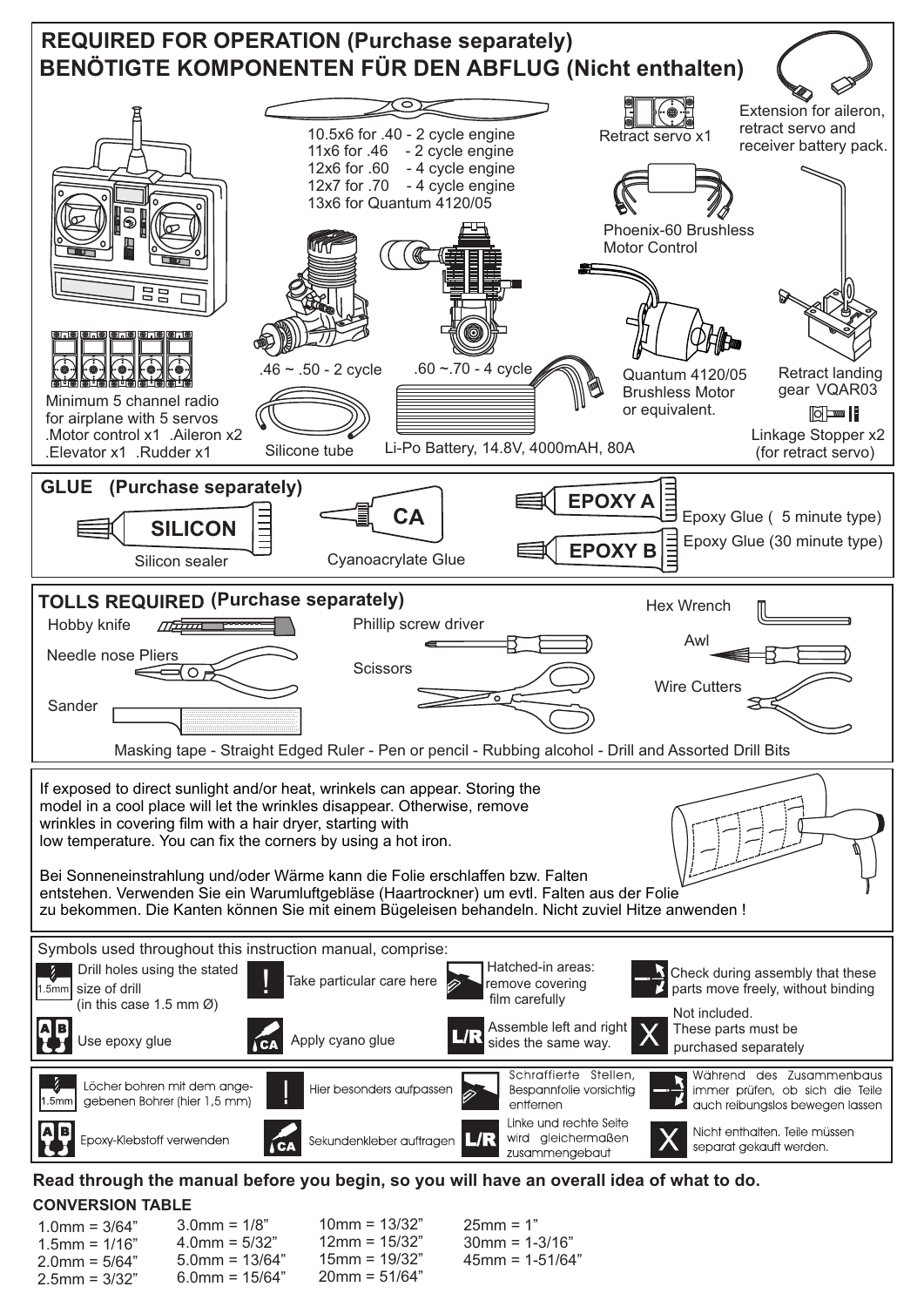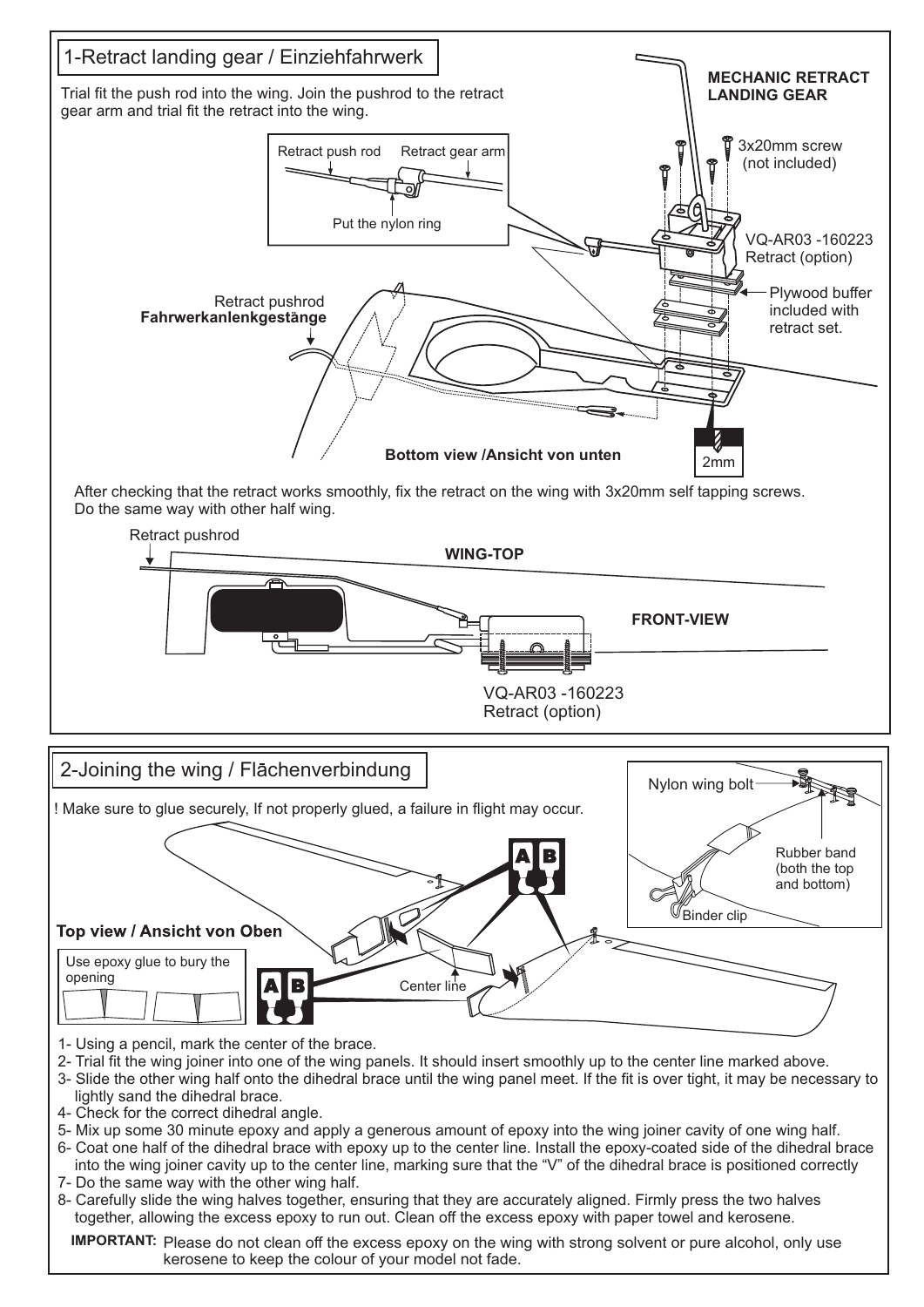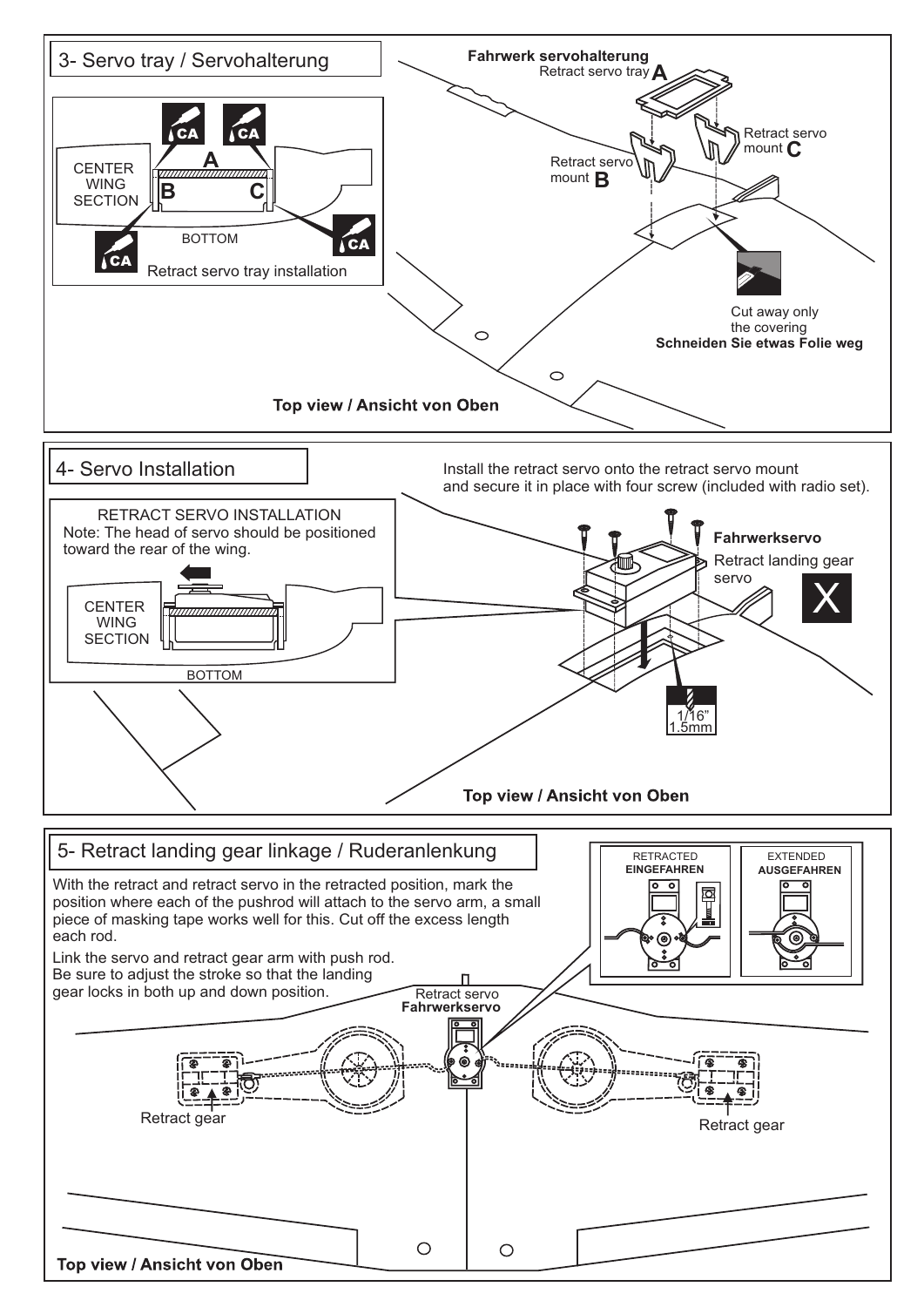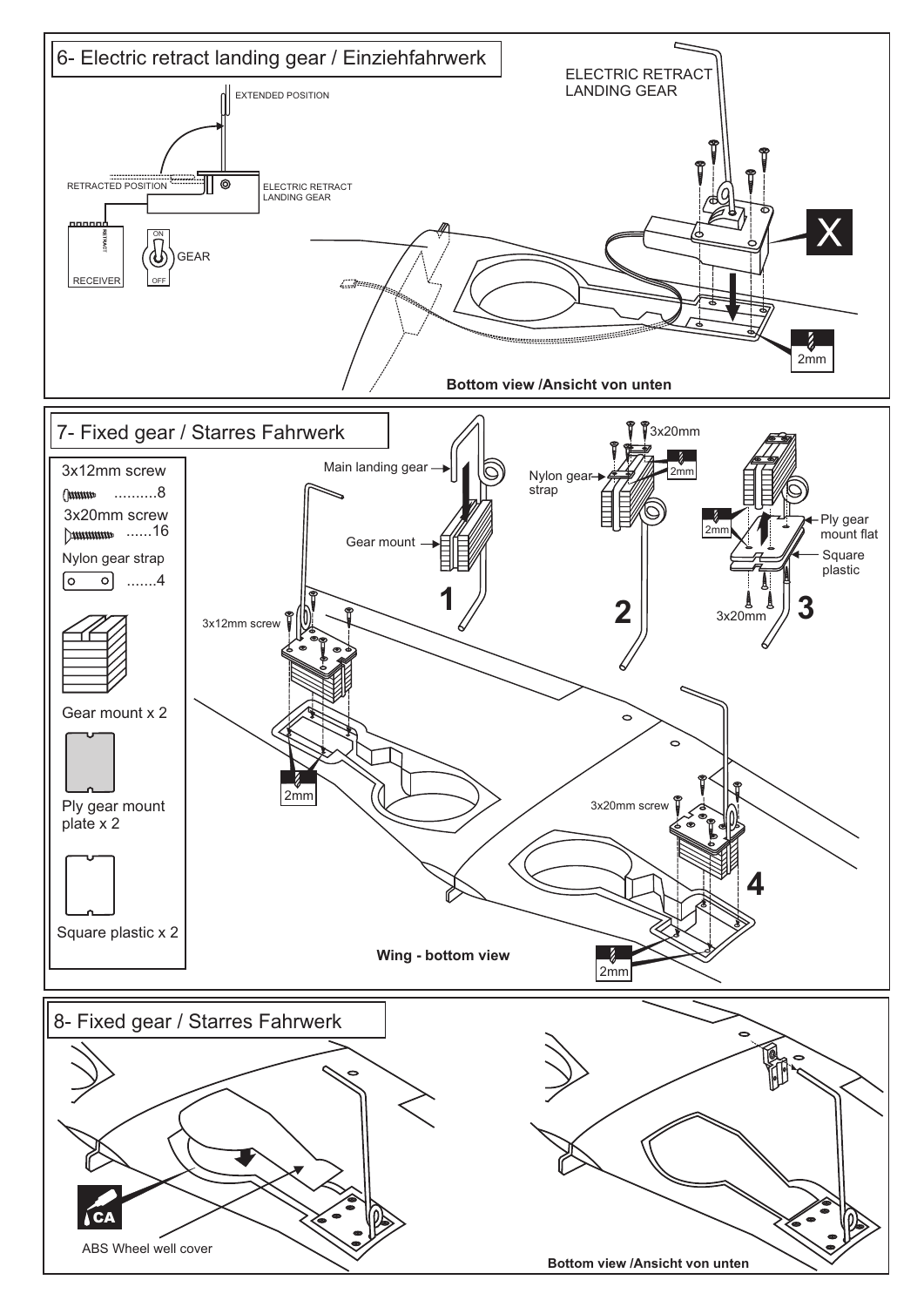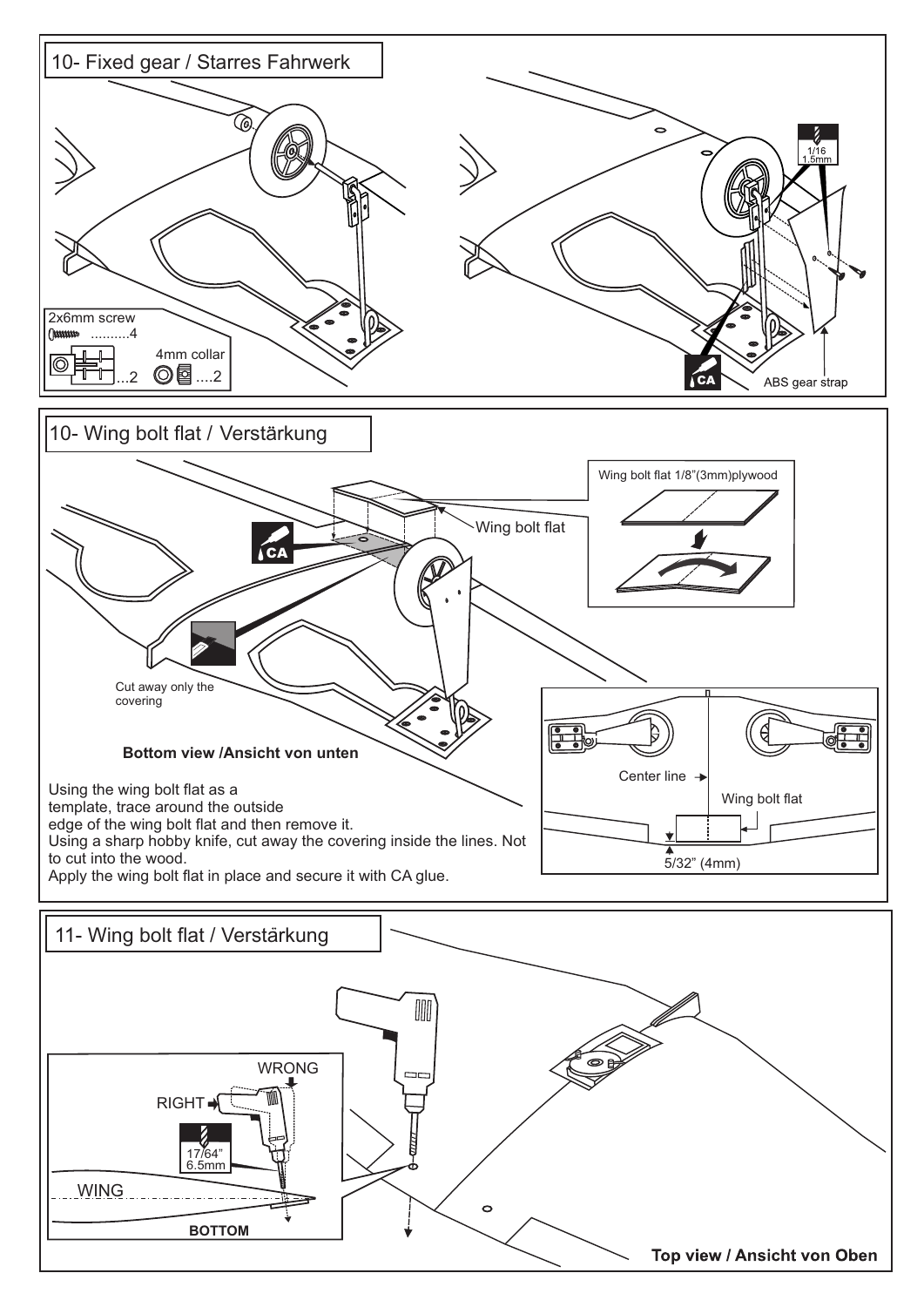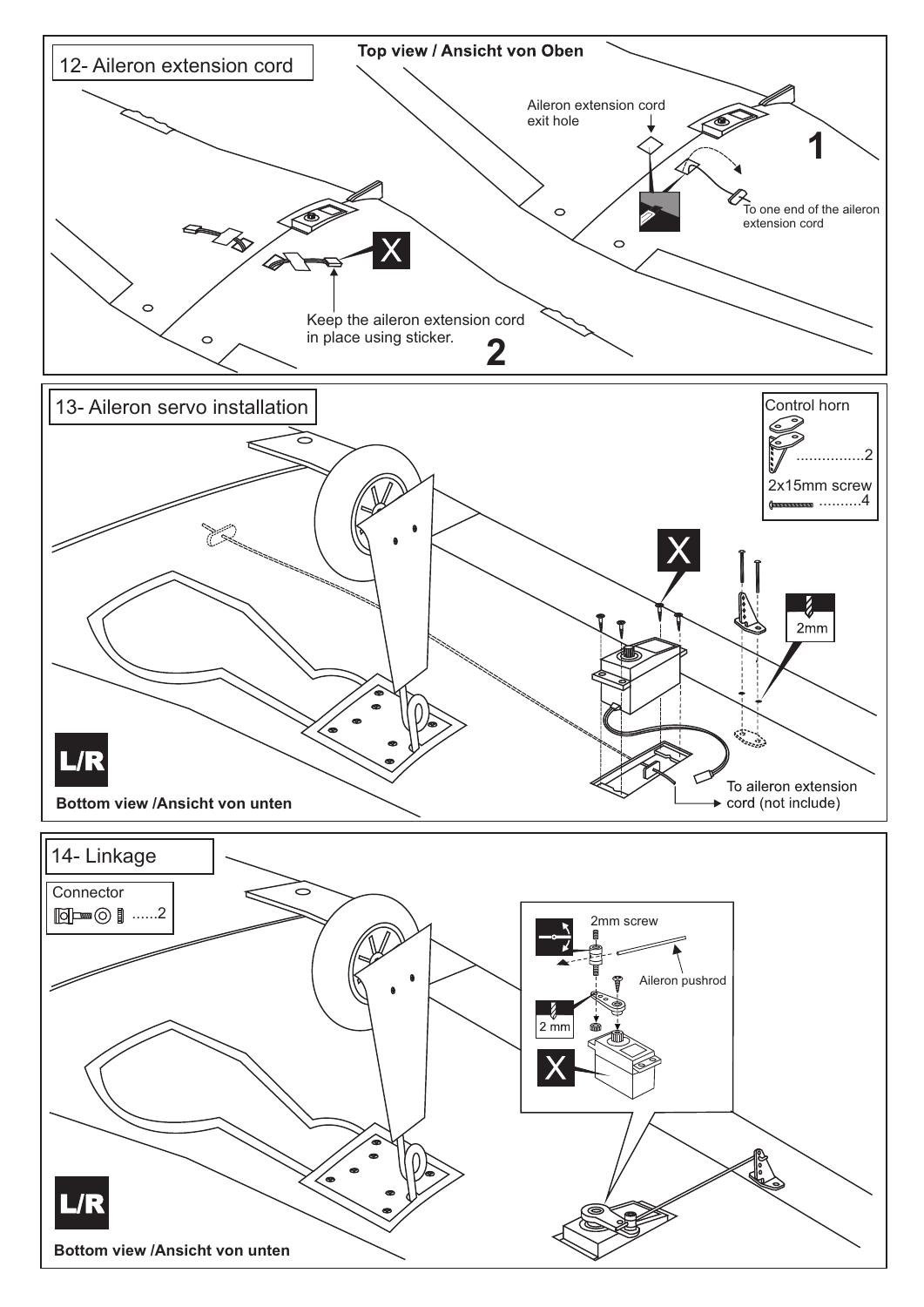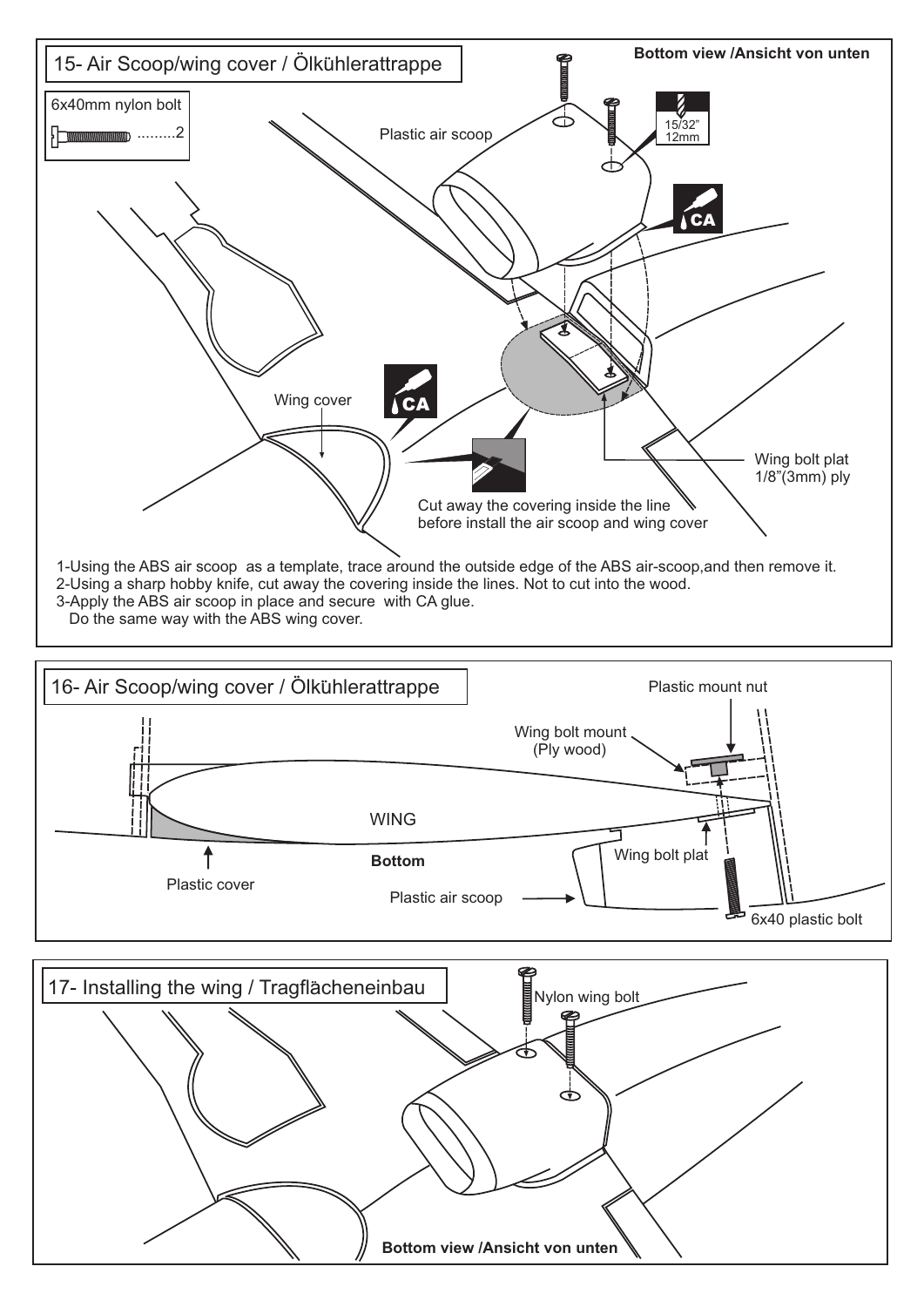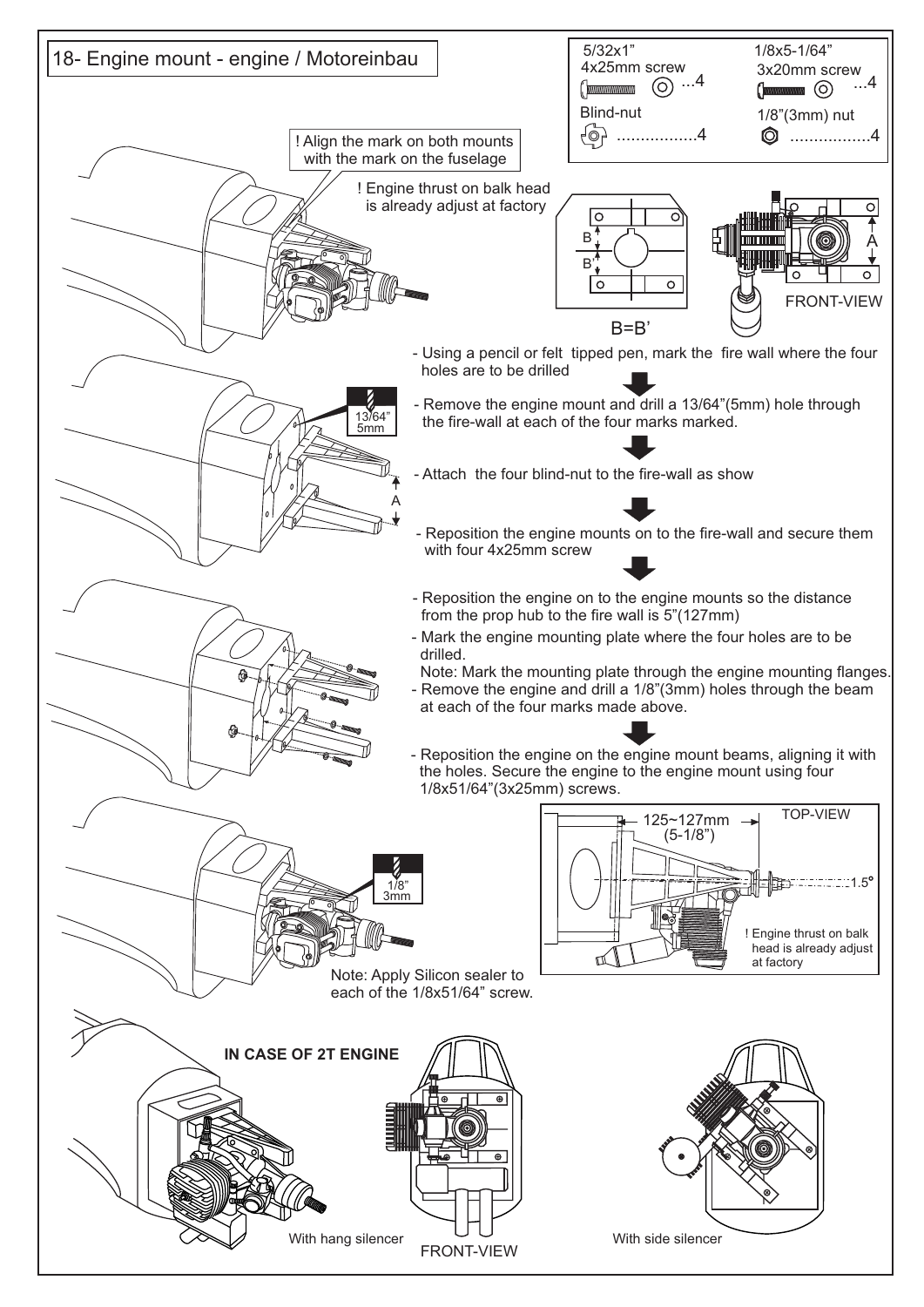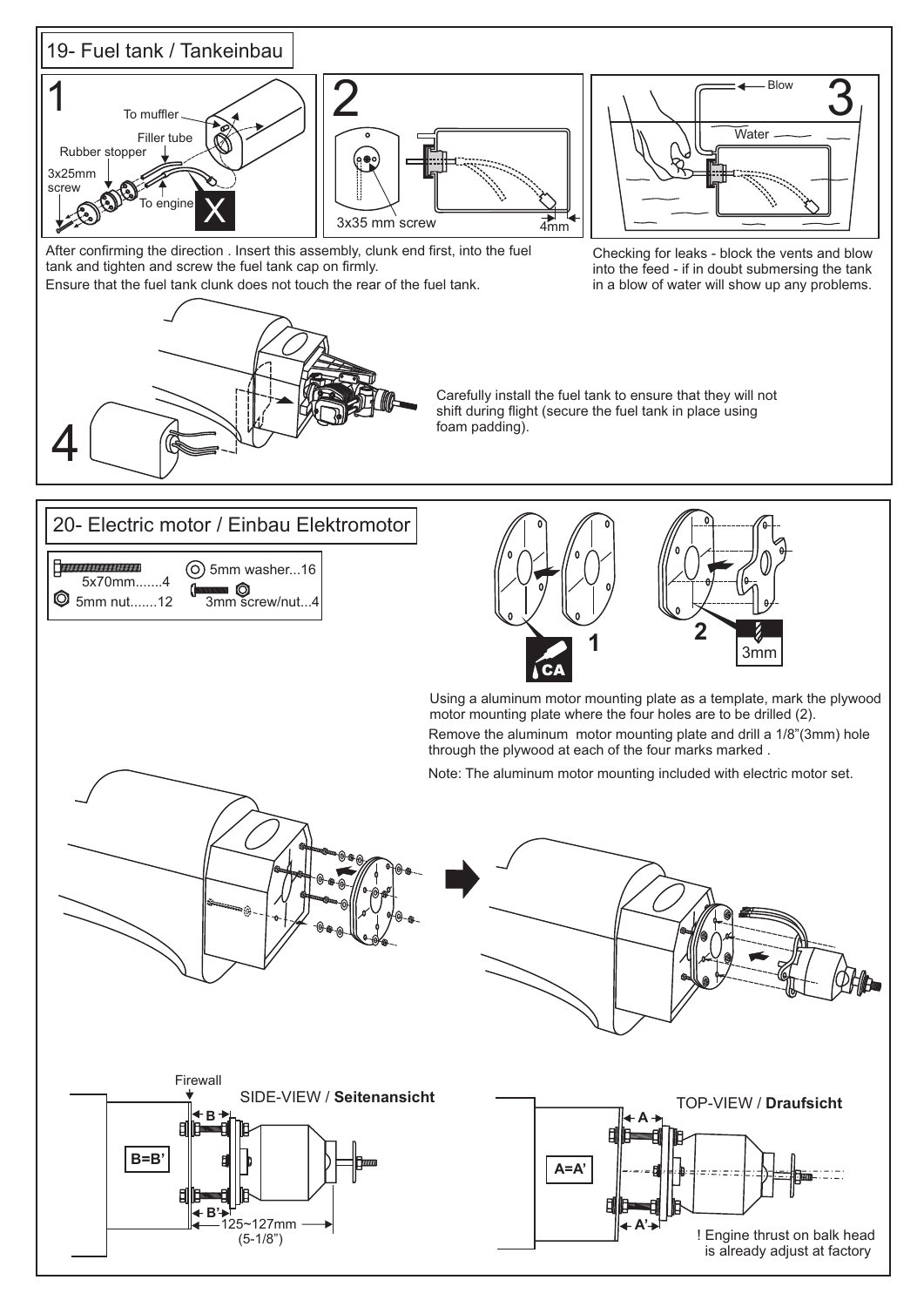





- 1-Trial fit the vertical stabilizer in place . Check the alignment of the vertical stabilizer. When you are satisfied with the alignment, use a pencil to trace around the right and left of the stabilizer where it meets the fuselage.
- 2-Remove the vertical stabilizer from the fuselage. Using the sharp hobby knife, carefully cut away the covering inside the lines which were marked above.
- 3-Spread epoxy (30 minute) onto the right and left and bottom of the vertical stabilizer along the area where the covering was removed and to the fuselage where the vertical stabilizer mounts.
- 4-Install the vertical stabilizer into the fuselage and adust the alignment as described in steep 1.
- 5-Wipe off any excess epoxy using a paper towel and rubbing alcohol.

Allow the epoxy to cure before proceeding to next step.

**Securely glue together. If coming off during flight,**  you lose control of your air plane.

**Vergewissern Sie sich, sauber geklebt zu haben. Andernfalls konnen Probleme mit der Flugeigenschaft auftreten!**

**\* WARNING: When removing any covering from the airframe, please ensure that you secure the cut edge with CA or similar cement. This will ensure the covering remain tight.**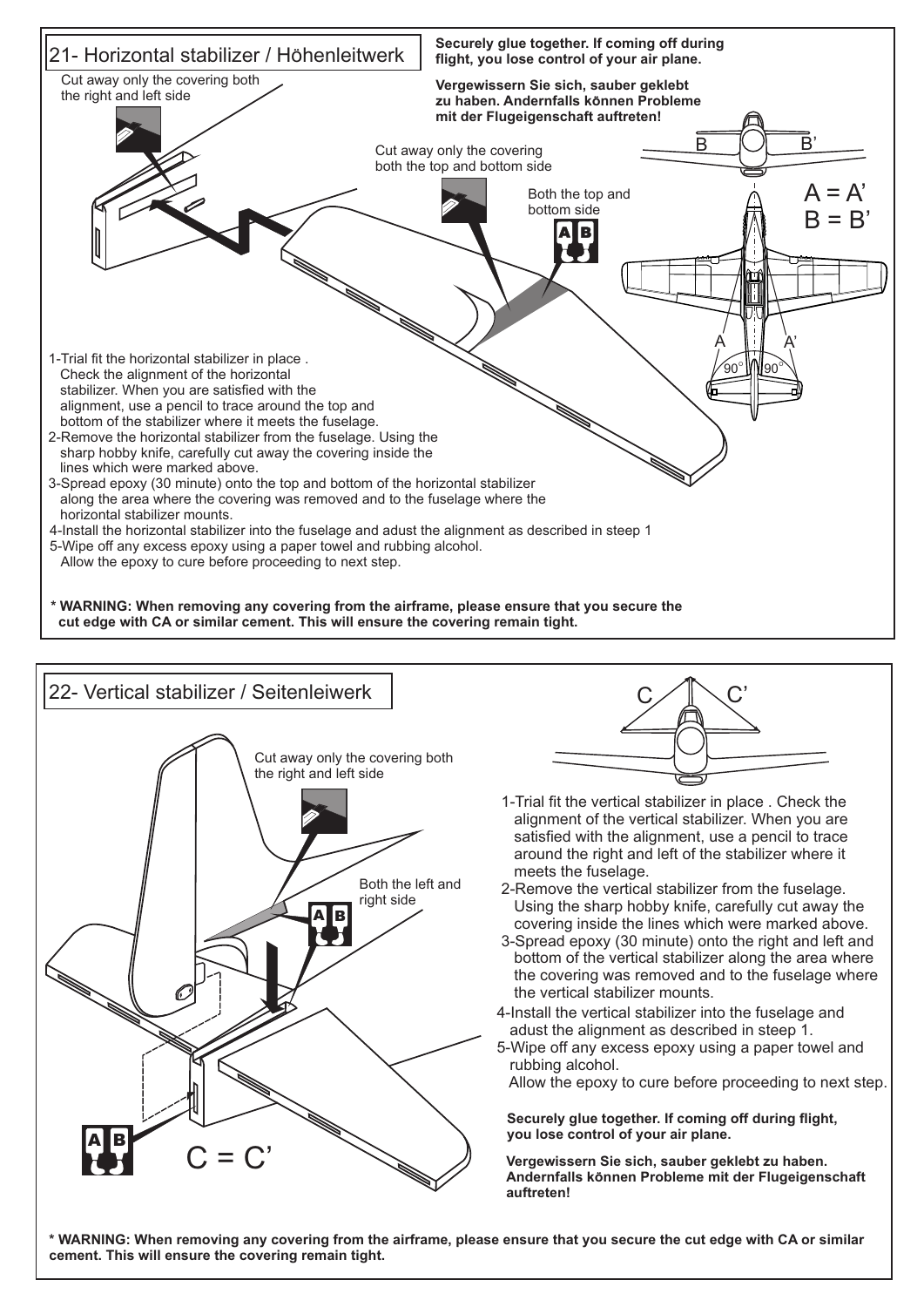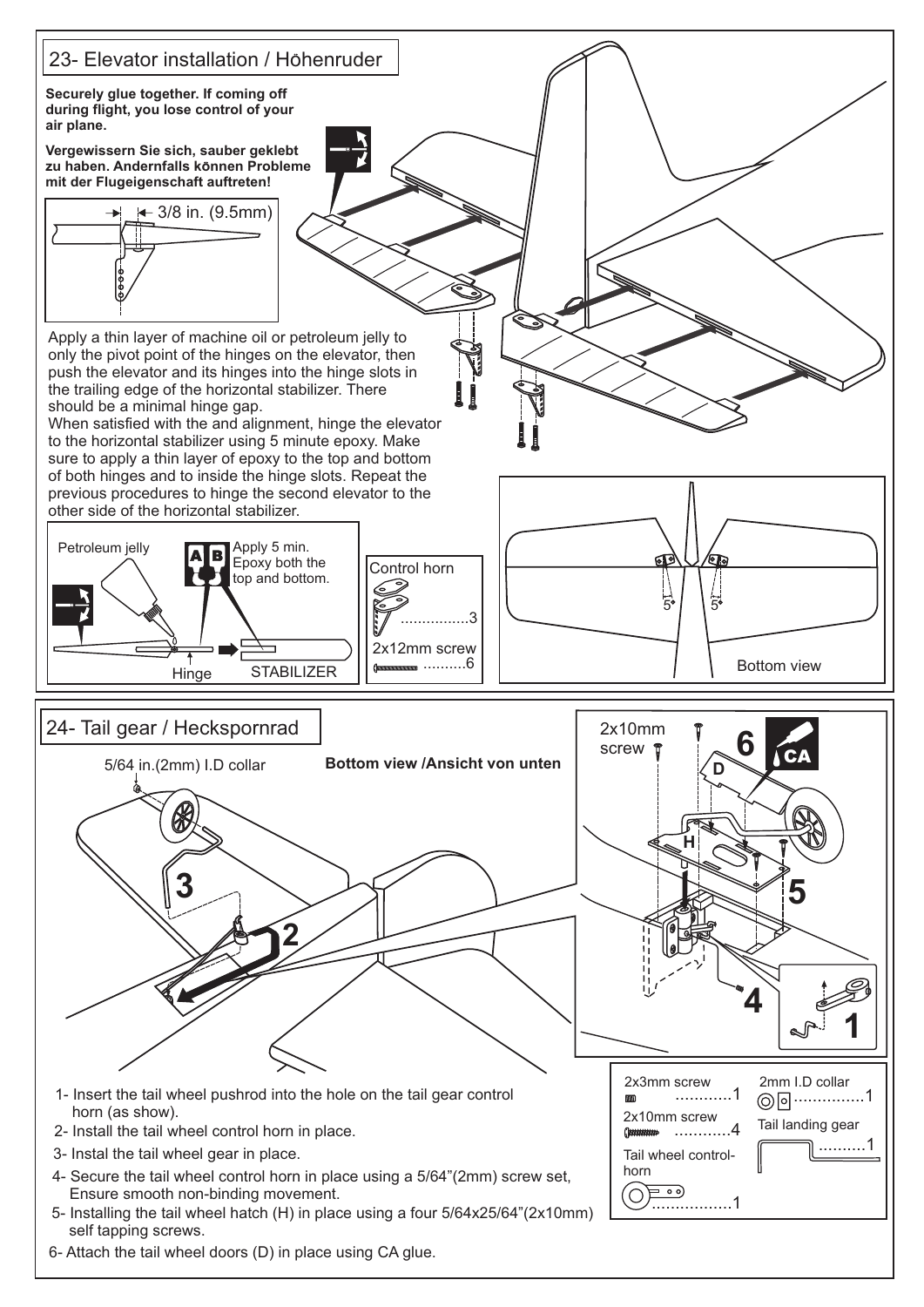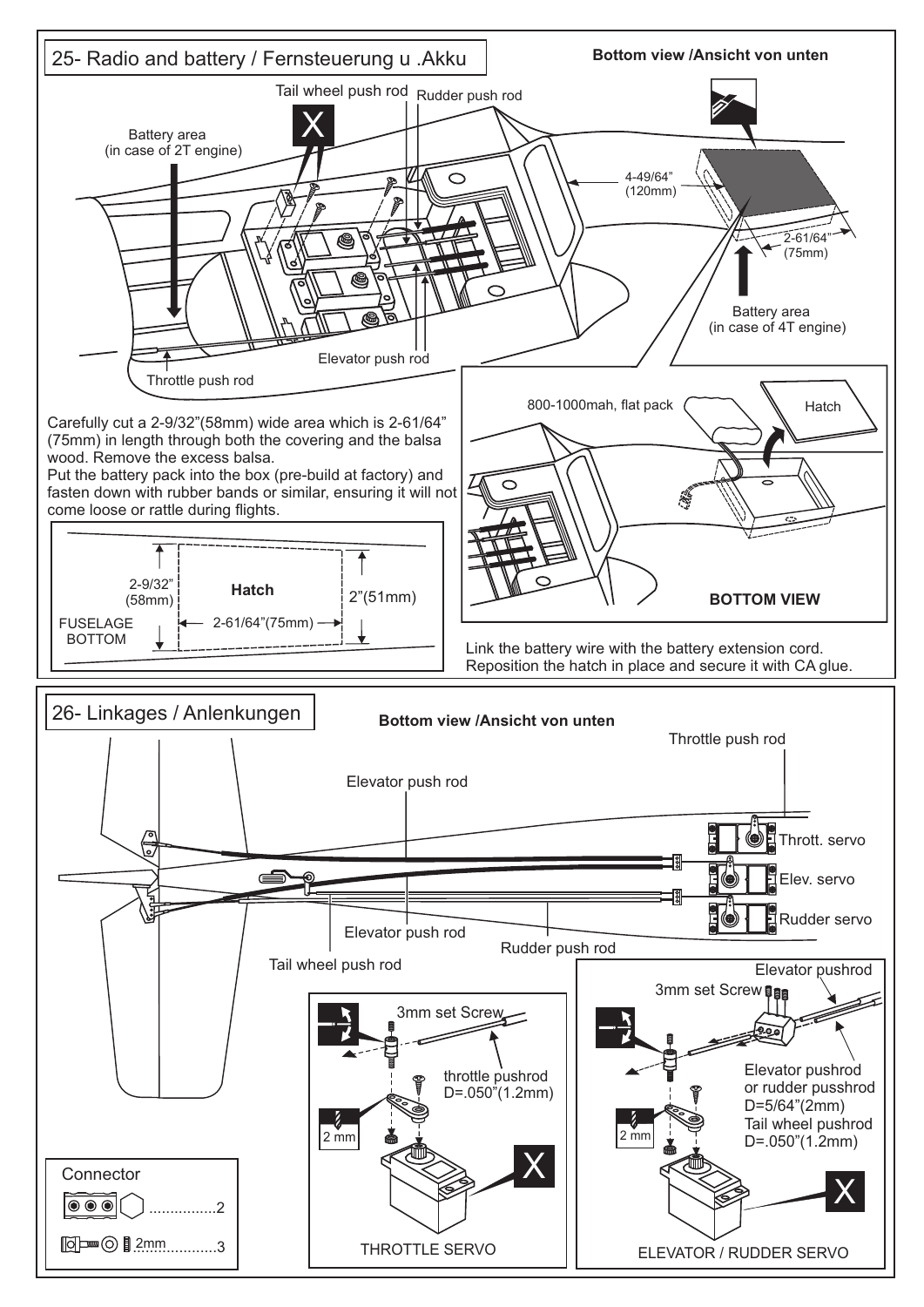